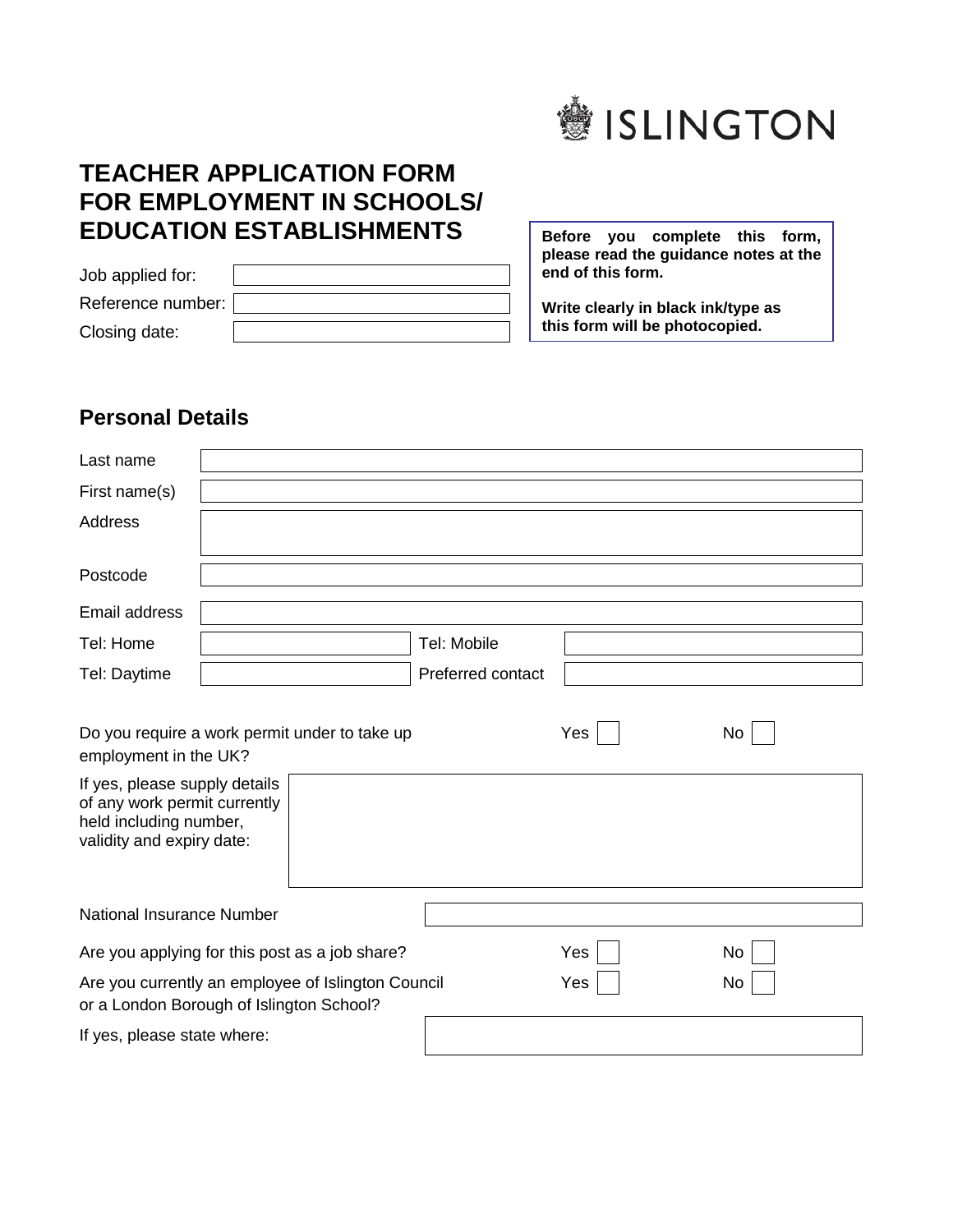## **Qualified Teacher Status**

What is your Qualified Teacher Status?

| <b>QTS</b>                                                                                                     | QTLS and a member of Institute for Learning |                     | $N/A - Unqualified$       |  |  |
|----------------------------------------------------------------------------------------------------------------|---------------------------------------------|---------------------|---------------------------|--|--|
| If qualified, please give date of award                                                                        |                                             |                     |                           |  |  |
| QTS/QTLS certificate number                                                                                    |                                             |                     |                           |  |  |
| Where did you gain your qualification?                                                                         |                                             | England<br>Scotland | Wales<br>Northern Ireland |  |  |
| Other country? Please state where                                                                              |                                             |                     |                           |  |  |
| Have you successfully completed a period of induction<br>Yes<br>No.<br>as a qualified teacher in this country? |                                             |                     |                           |  |  |
| If yes please give details of completion<br>(date and school establishment)                                    |                                             |                     |                           |  |  |
| Please provide details of your teacher reference number<br>(DfE number) (e.g. 12/34567)                        |                                             |                     |                           |  |  |
| Are you subject to any conditions or prohibitions placed on you<br>by the DfE or another agency?               |                                             | Yes                 | No                        |  |  |
| If yes please give details                                                                                     |                                             |                     |                           |  |  |
|                                                                                                                |                                             |                     |                           |  |  |
|                                                                                                                |                                             |                     |                           |  |  |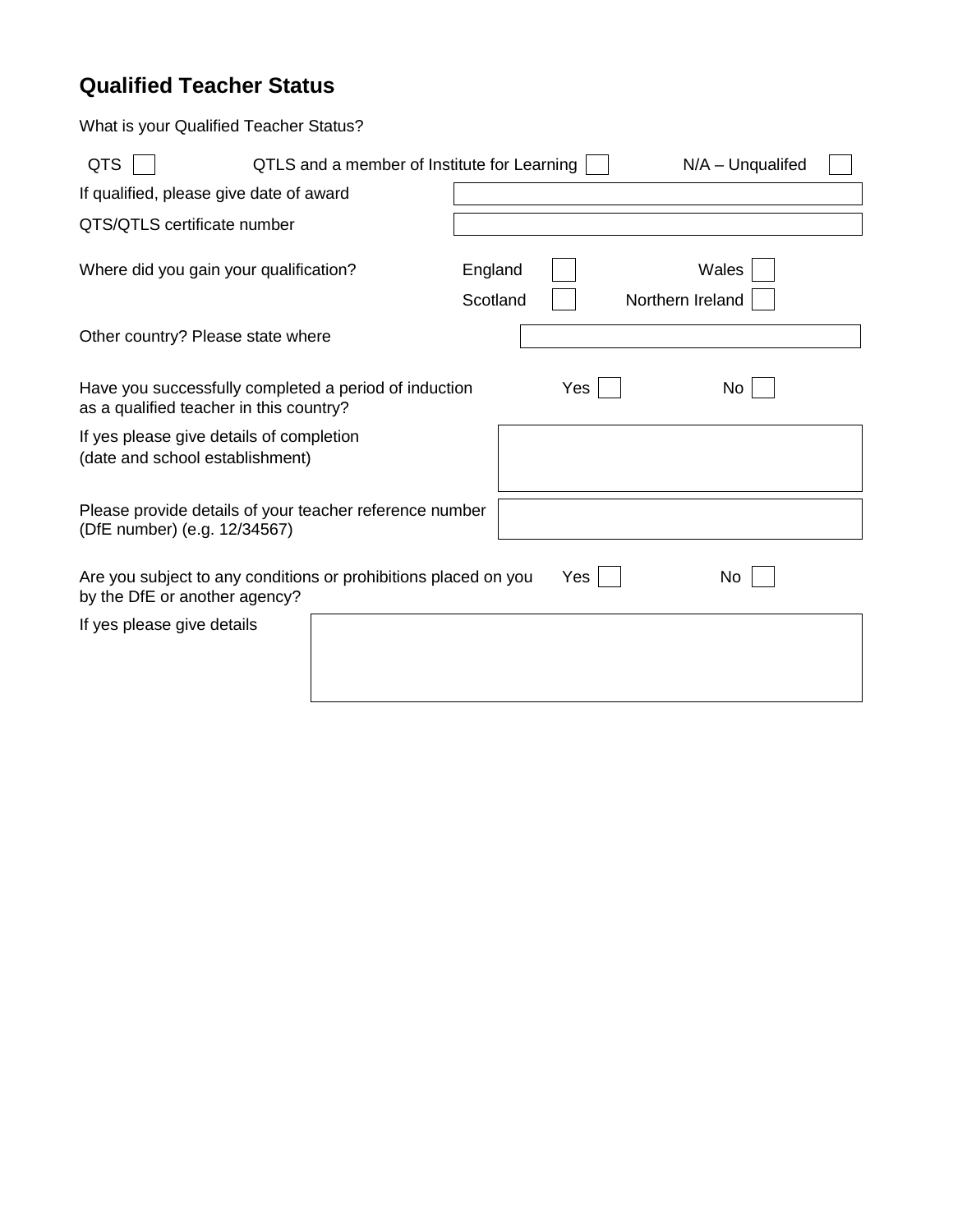# **Present or Most Recent Employment**

| Name and address of         |                       |  |  |
|-----------------------------|-----------------------|--|--|
| employer                    |                       |  |  |
|                             |                       |  |  |
| Post code                   |                       |  |  |
| Tel                         | Fax                   |  |  |
| Email                       |                       |  |  |
| Post held                   | Grade/<br>Spine Point |  |  |
| Basic salary per annum £    | Allowances            |  |  |
| Date started                | Until                 |  |  |
| Notice required             |                       |  |  |
| Reason for leaving          |                       |  |  |
| Brief description of duties |                       |  |  |
|                             |                       |  |  |
|                             |                       |  |  |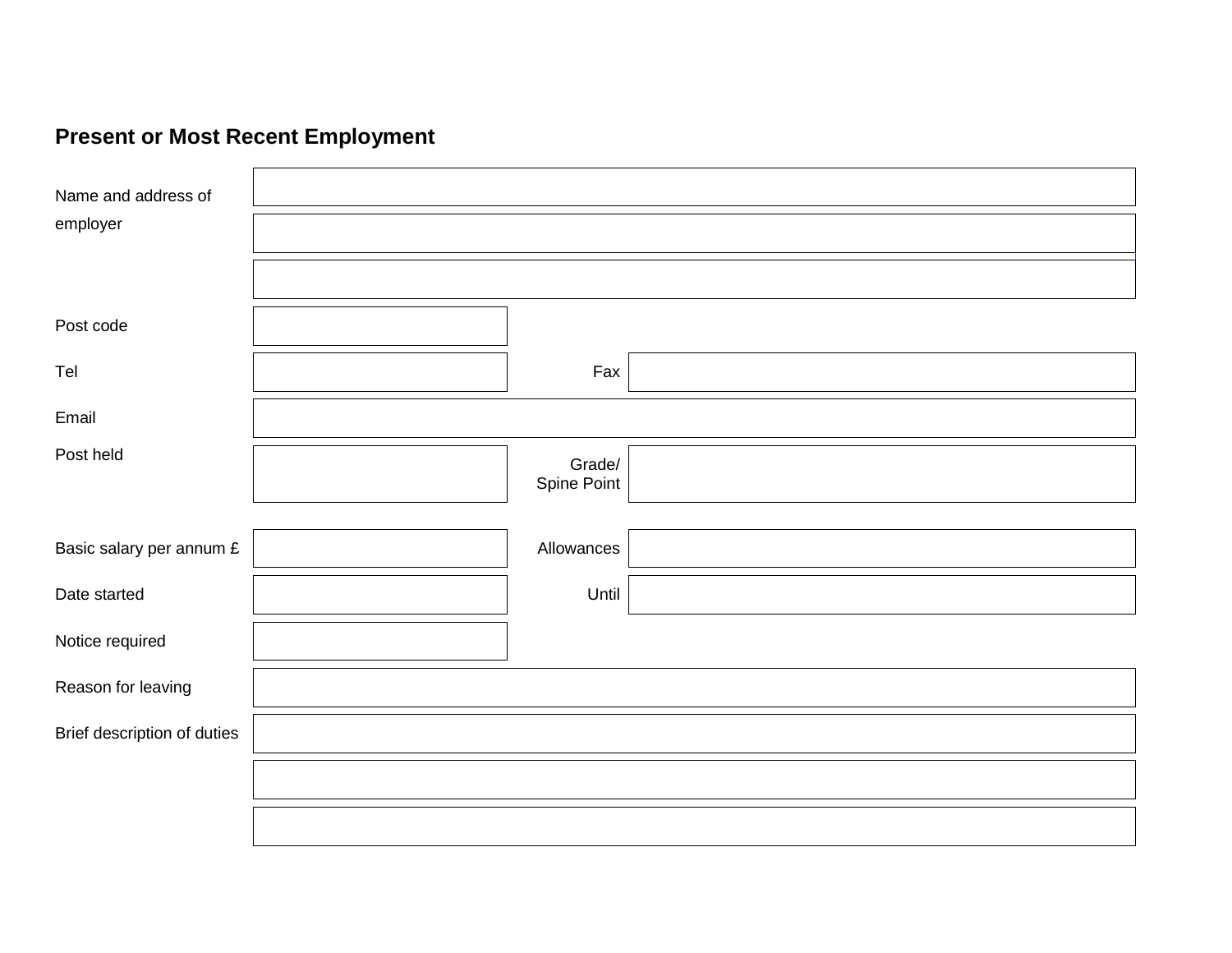## **Previous Employment Record**

Start with the most recent and list details of employment since leaving full time education. Do not leave any gaps. If necessary you should include full time or part time education, training, periods of unemployment and periods for raising a family. Failure to provide full account may lead to your application being rejected.

| Name/type of<br>school or<br>establishment | Approx.<br>roll | From | To | Job Title | FT/PT<br>hours per<br>week (FTE) | <b>Salary</b> | <b>Reason for</b><br>leaving |
|--------------------------------------------|-----------------|------|----|-----------|----------------------------------|---------------|------------------------------|
|                                            |                 |      |    |           |                                  |               |                              |
|                                            |                 |      |    |           |                                  |               |                              |
|                                            |                 |      |    |           |                                  |               |                              |
|                                            |                 |      |    |           |                                  |               |                              |
|                                            |                 |      |    |           |                                  |               |                              |
|                                            |                 |      |    |           |                                  |               |                              |
|                                            |                 |      |    |           |                                  |               |                              |
|                                            |                 |      |    |           |                                  |               |                              |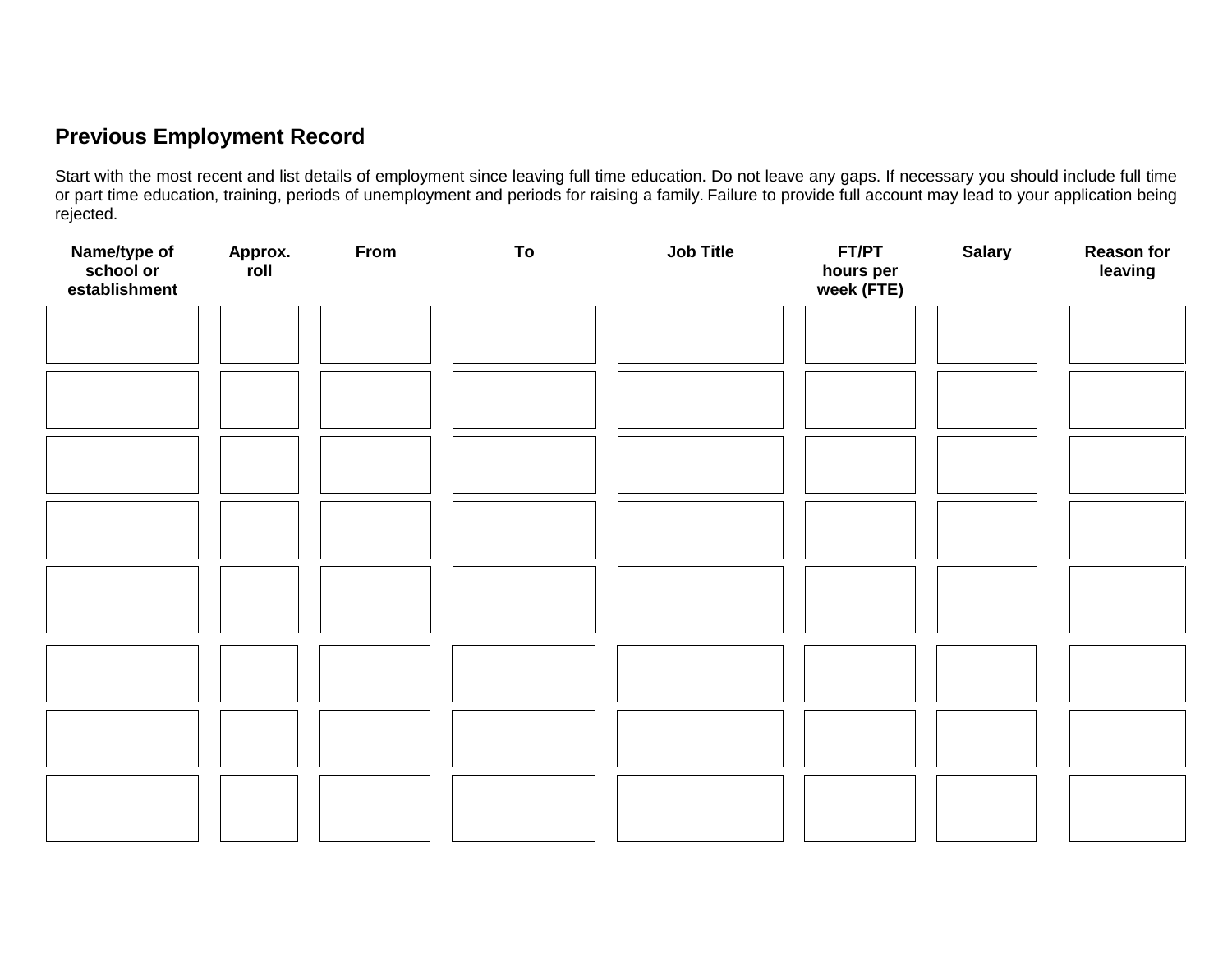## **References**

Please provide full contact details of **two people** who can verify your employment record and can provide an assessment of your suitability for this post, one of whom should be your present headteacher/manager. Candidates for Headship are advised to seek a reference from their Local Authority. References may be taken up immediately after shortlisting. Please note the following:

- One reference must be from your present or most current employer.
- You must provide the **professional email address** for references coming from an employer.
- If your last post did not include working with children, a reference will be sought from the employer by whom you were most recently employed to work with children.
- If you are successful, a further post-offer reference will be requested, seeking information on attendance and sickness records.
- We reserve the right to approach any of your previous employers for a reference.
- It is the responsibility of the applicant to ensure that all named referees, have consented to providing a reference.

|                                                    |      | <b>Reference 1</b><br>your current or most recent employer |                                                    |      | <b>Reference 2</b> |
|----------------------------------------------------|------|------------------------------------------------------------|----------------------------------------------------|------|--------------------|
| Name                                               |      |                                                            | Name                                               |      |                    |
| Job Title                                          |      |                                                            | Job Title                                          |      |                    |
| In what<br>capacity do<br>you know<br>this referee |      |                                                            | In what<br>capacity do<br>you know<br>this referee |      |                    |
| Company/<br>School name                            |      |                                                            | Company/<br>School name                            |      |                    |
| Address                                            |      |                                                            | Address                                            |      |                    |
|                                                    |      |                                                            |                                                    |      |                    |
|                                                    |      |                                                            |                                                    |      |                    |
| Postcode                                           |      |                                                            | Postcode                                           |      |                    |
| Email                                              |      |                                                            | Email                                              |      |                    |
| Tel                                                |      |                                                            | Tel                                                |      |                    |
| Fax                                                |      |                                                            | Fax                                                |      |                    |
| Employment                                         | from |                                                            | Employment                                         | from |                    |
| dates                                              | to   |                                                            | dates                                              | to   |                    |
| Can we approach this<br>referee?*                  |      | Yes/No                                                     | Can we approach this<br>referee?*                  |      | Yes/No             |

\*If you select 'I

Please state why we cannot approach your referee 1 or 2.

| No', please provide us with an alternative referee. |
|-----------------------------------------------------|
|                                                     |
|                                                     |
|                                                     |
|                                                     |

**Referees will be contacted before the interview unless otherwise stated.**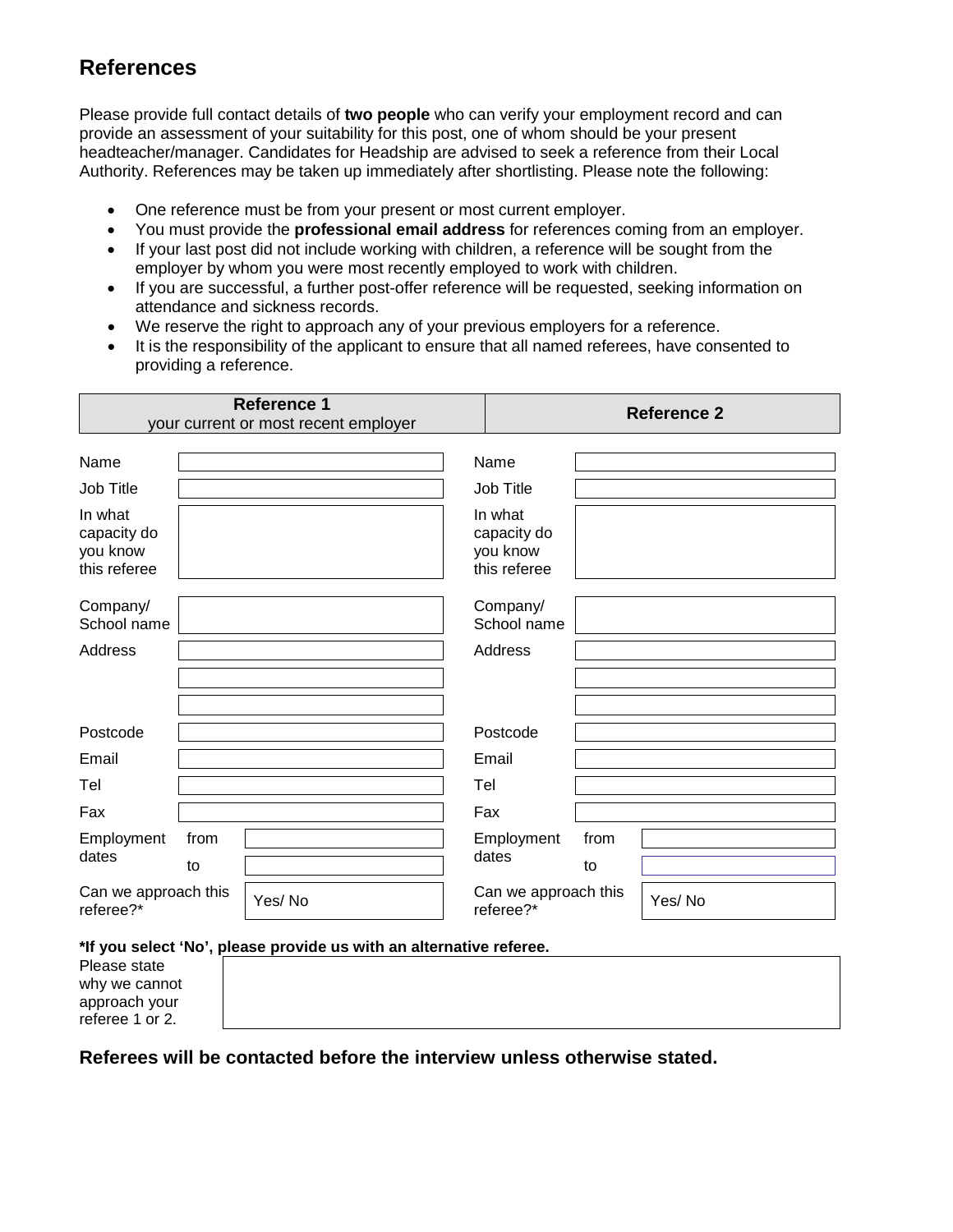| <b>Reference 3 (alternative)</b> |  |                                                     |  |
|----------------------------------|--|-----------------------------------------------------|--|
| Name                             |  | Company/<br><b>School Name</b>                      |  |
| Address/<br>Postcode             |  | In what<br>capacity do<br>you know<br>this referee? |  |
| Tel                              |  | Email                                               |  |

## **Education, Qualifications and Training**

### **Secondary/Further**

| <b>From</b> | To                           | <b>Qualification results with</b><br>grades                           | <b>School/College/University</b> |
|-------------|------------------------------|-----------------------------------------------------------------------|----------------------------------|
|             |                              |                                                                       |                                  |
|             | <b>Academic/Professional</b> |                                                                       |                                  |
| <b>From</b> | To                           | <b>Qualification results with</b><br>grades                           | <b>School/College/University</b> |
|             |                              |                                                                       |                                  |
|             |                              |                                                                       |                                  |
|             |                              |                                                                       |                                  |
|             |                              |                                                                       |                                  |
|             |                              |                                                                       |                                  |
|             |                              | Other training course attended - including short, in-service training |                                  |
| <b>From</b> | To                           | <b>Qualification results with</b><br>grades                           | <b>School/College/University</b> |
|             |                              |                                                                       |                                  |
|             |                              |                                                                       |                                  |
|             |                              |                                                                       |                                  |

**Other qualifications, membership of professional bodies**

**Please continue on a separate sheet if necessary**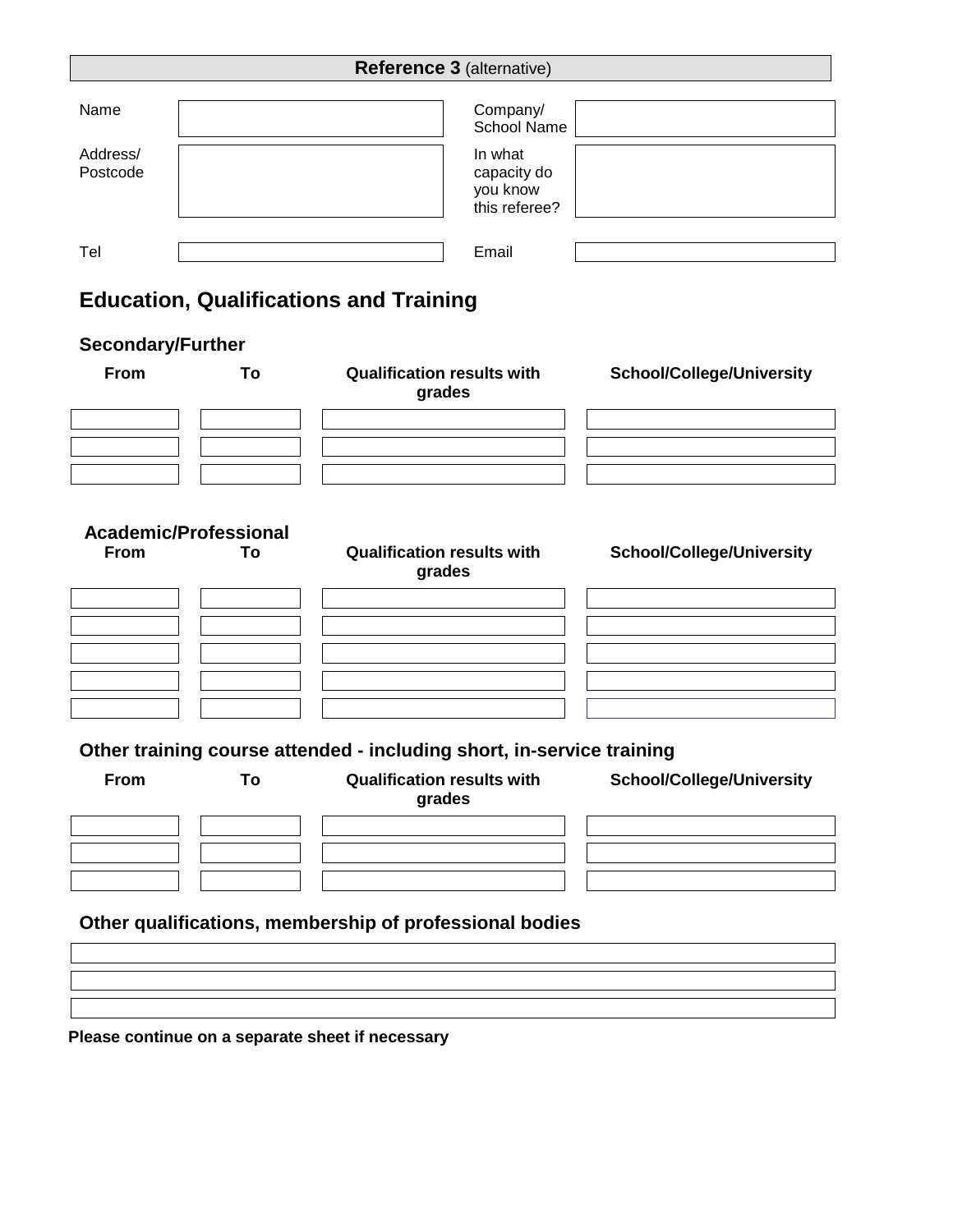## **Personal Statement**

Please support your application with a statement in which you explain how you meet the requirements of the post as described in the person specification. Explain what you have to offer in terms of your experience, skills and knowledge gained in relevant unpaid or voluntary work, study or training. If you do not write a statement addressing each of the job criteria (a min of 500 words), you will not be considered for interview.

**Before writing your statement refer to the guidance notes attached to this application form.**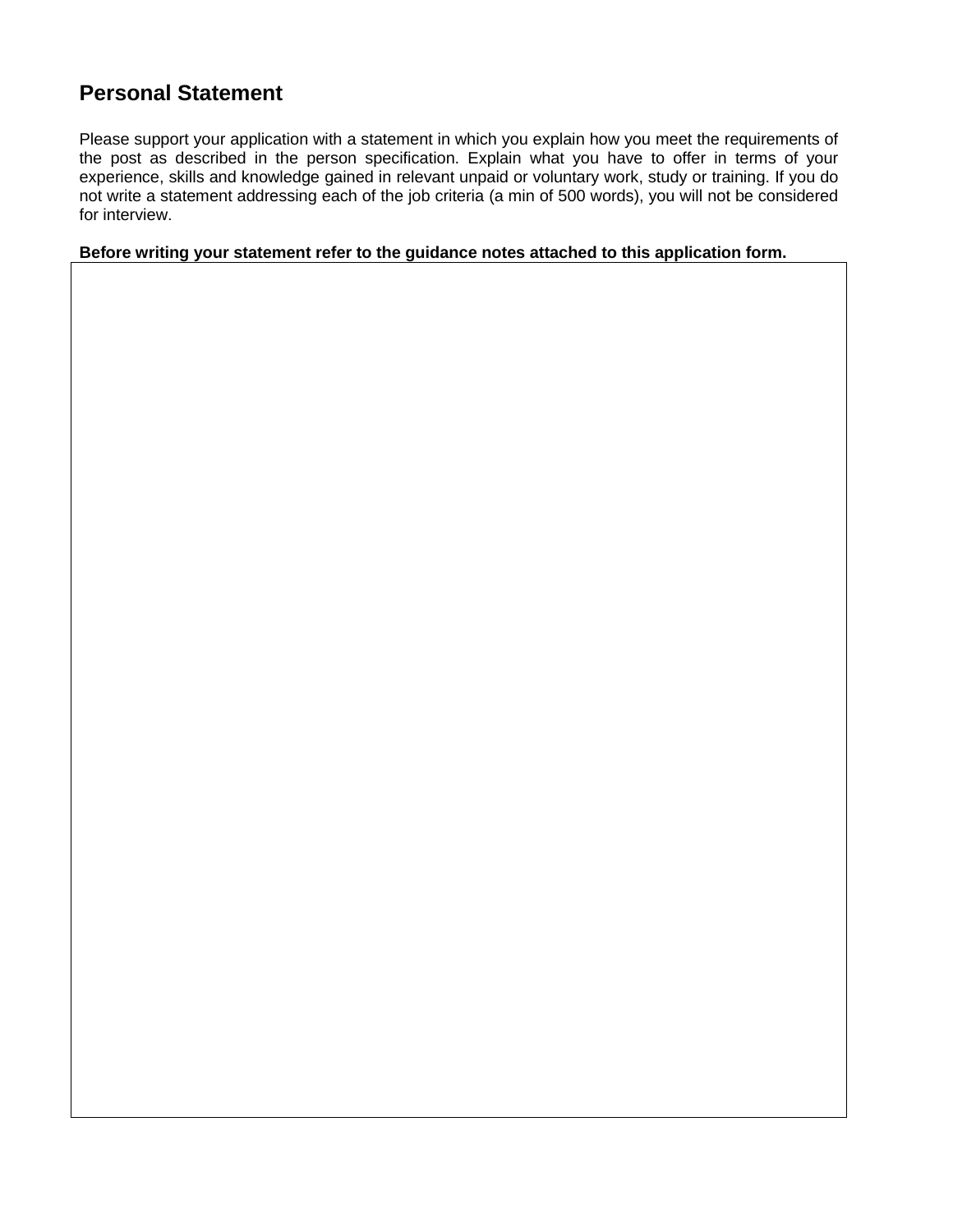### **Disclosure of criminal records/sanctions**

### **Rehabilitation of Offenders Act 1974**

The Rehabilitation of Offenders Act 1974 (Exceptions) Order 1975 (Amendment) (England and Wales) Order 2013 provides that certain spent convictions and cautions are "protected" and are not subject to disclosure to employers, and cannot be taken into account. Guidance and criteria on the filtering of these cautions and convictions can be found at the Disclosure and Barring Service (DBS) website, DBS filtering guide.

All school-based jobs are exempt from the provisions of the Rehabilitation of Offenders Act as the work brings employees into contact with children who are regarded by the Act as a vulnerable group. Therefore you will be required to declare any convictions, cautions, reprimands and final warnings that are not "protected" (i.e. filtered out) as defined by the Rehabilitation of Offenders Act.

#### **Do you have any convictions, cautions, reprimands or final warnings which would not be filtered in line with current guidance?** (including any unspent convictions, cautions, reprimands or warnings)

| <b>Yes</b><br>N٥ |  |
|------------------|--|
|------------------|--|

**Are you on the Children's Barred List (previously List 99 and PoCA list) or have you ever been "banned" from working with children?** 

| Yes |  | No |  |  |
|-----|--|----|--|--|
|-----|--|----|--|--|

**Have you ever been subject to any sanctions imposed by a regulatory body (e.g. Department for Education)?**

| $V_{\mathsf{es}}$ | Nο |  |  |
|-------------------|----|--|--|
|-------------------|----|--|--|

**Are you aware of any police enquiries undertaken, either past or present in the United Kingdom or in any other country following allegations made against you, which may have a bearing on your suitability for this post?**

Yes No

If you have answered **yes** to any of the questions above**,** in the event of you being shortlisted for this post, you will be required to give full details of your criminal record. Having a criminal record will not necessarily prevent you from taking up appointment; it will depend on the nature of the offences and their relevance to the post you are applying for. If applicable, you will be able to discuss any details with the selection panel as part of your interview.

If you are appointed you will be required to undertake an enhanced DBS with Children's Barred List check. Please note that providing false information could result in your application being rejected or your dismissal from employment if you are appointed. The matter may also be referred to the police if we consider that you may have committed a criminal offence. **It is a criminal offence for barred individuals to seek or undertake work with children.**

If you require further information, please contact Islington Schools HR helpdesk on 0207 527 2875. Any offer of employment will not be confirmed where there is a failure to give relevant information.

### **Are you registered with the DBS Update Service? (You will be required to provide your original DBS certificate if shortlisted for the post)**

| Yes. | N٥ |  |
|------|----|--|
|------|----|--|

If yes, please provide your 12 digit DBS certificate number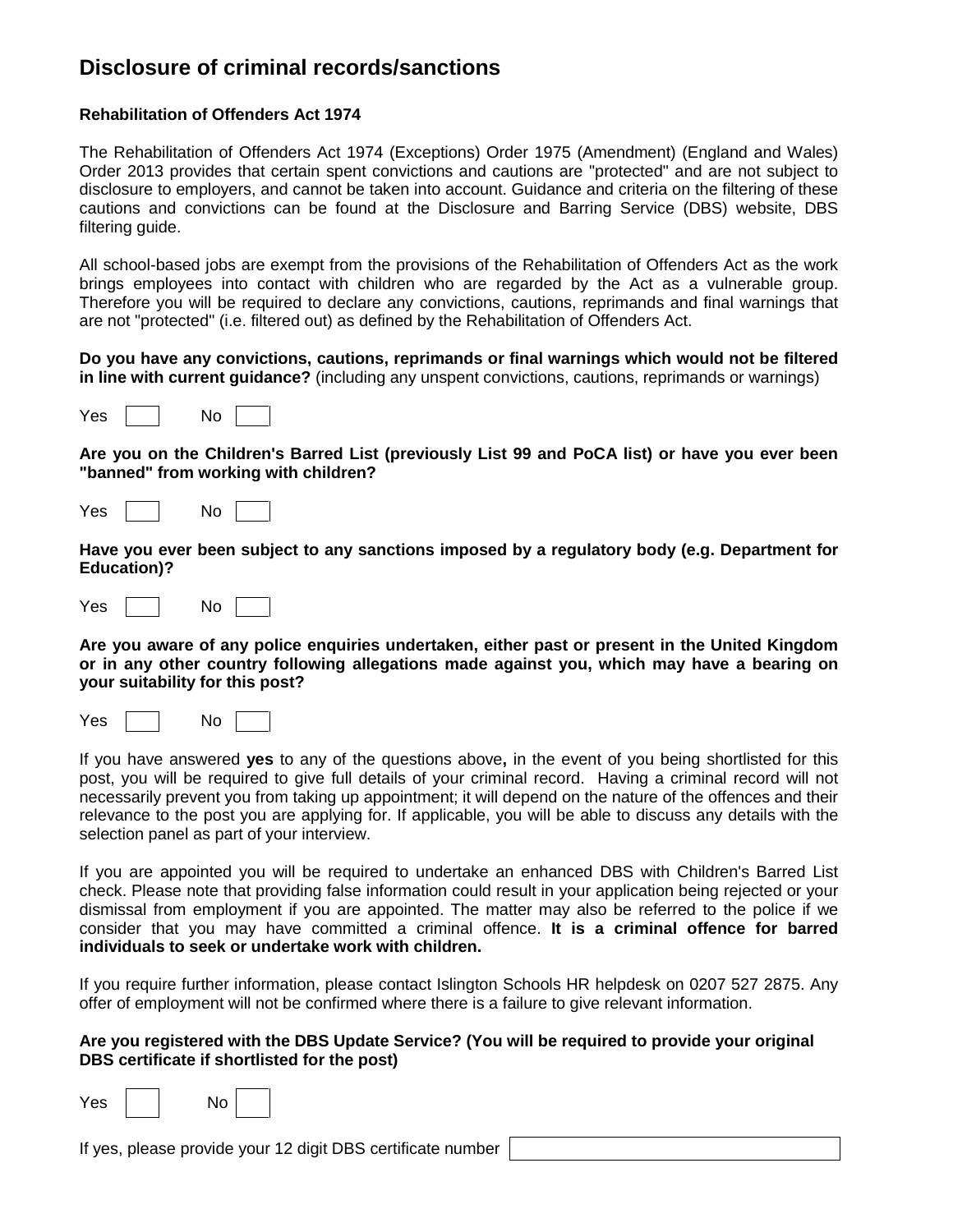## **Childcare (Disqualification) 2009 Regulations**

If this post is likely to come under the requirements of the Childcare (Disqualification) 2009 Regulations, you will be required to complete a declaration form to establish whether you are disqualified under these regulations.

### **Safeguarding Statement**

The school is committed to safeguarding and promoting the welfare of children and expects all staff and volunteers to share this commitment. An enhanced DBS with barred list check is required for all successful applicants. Also, if this post is likely to come under the requirements of the Childcare (Disqualification) 2009 Regulations, the successful applicant will be required to complete a declaration form to establish whether they are disqualified under these regulations.

## **Relatives and Other Interests**

Are you related to, or do you have a personal relationship with an  $Yes \Box$  No  $\Box$ employee of the school, the governing body, an employee of the council or a councilor?

| Please inform relations name: |  |
|-------------------------------|--|
| Please inform relations post  |  |
| Please inform relationship    |  |

### **Declaration**

I confirm that the information I have given on this form is correct and understand that, if appointed on the basis of false information, I am liable to be summarily dismissed. I freely give my explicit consent that the information which I give on this application form may be processed in accordance with London Borough of Islington's registration under the Data Protection Act 1998.

| Signed | Date |  |
|--------|------|--|
| Name   |      |  |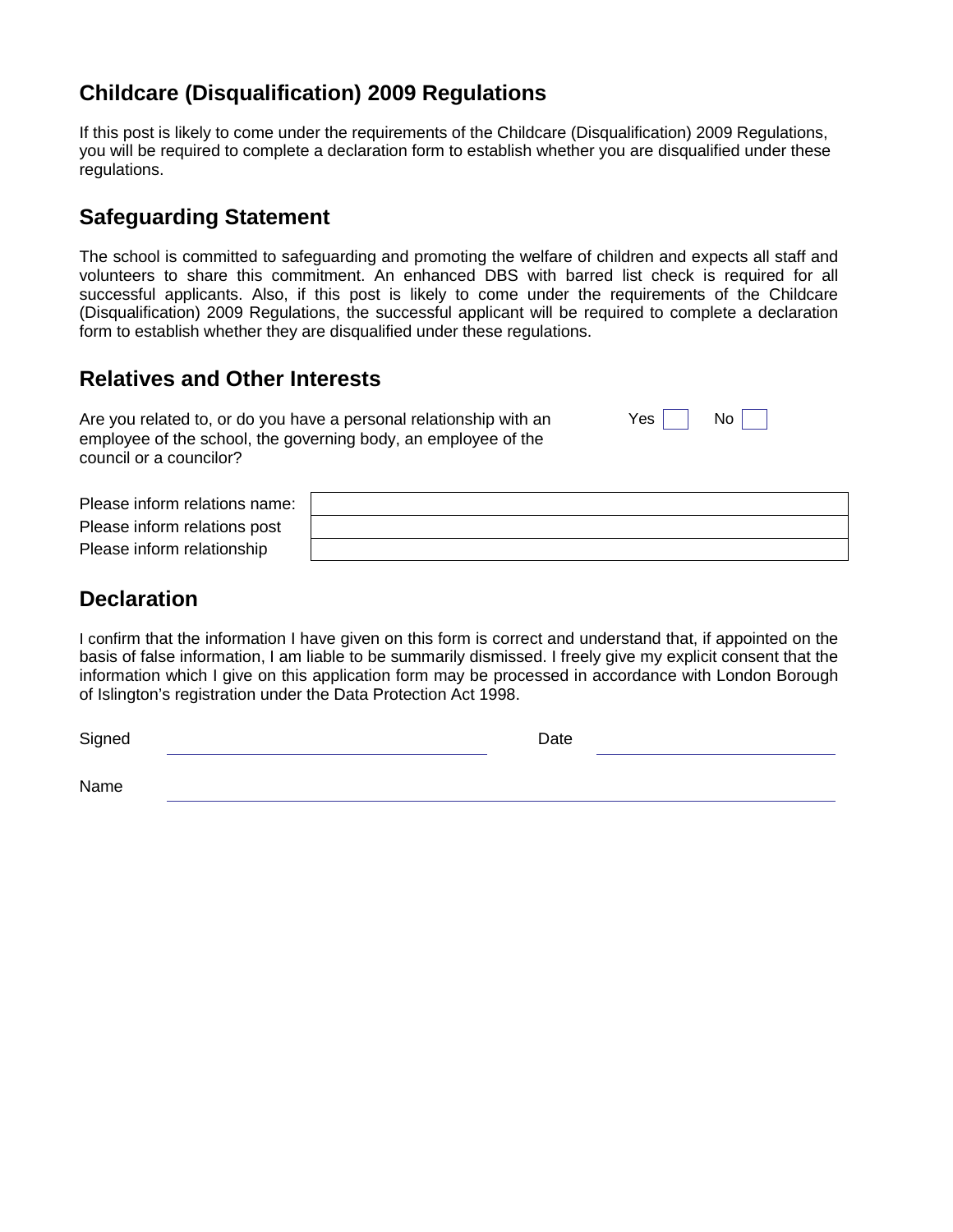### **Equal Opportunities Monitoring Information**

Please note that this information is processed anonymously in order that we can monitor the effectiveness of our policies and procedures and comply with legislation. We need accurate data on the composition of our workforce to do this. It is important that you complete this page, which is removed from your application form before the shortlisting stage.

| <b>Name</b>                |                                                                                                         |                   |                         |
|----------------------------|---------------------------------------------------------------------------------------------------------|-------------------|-------------------------|
| <b>Job Reference</b>       |                                                                                                         |                   |                         |
| Post title                 |                                                                                                         |                   |                         |
|                            | How did you find out about this vacancy $-$ if it was<br>an advertisement, please name the publication: |                   |                         |
| Date of birth              |                                                                                                         |                   |                         |
| <b>Sex</b>                 | Male                                                                                                    | Female            | Trans-gender            |
| <b>Religion</b>            |                                                                                                         |                   |                         |
| <b>Buddhist</b>            | Hindu<br>Muslim                                                                                         | Sikh<br>Christian | Jewish                  |
| Rastafarian                | None<br>Other                                                                                           | Prefer not to say |                         |
| <b>Sexual Orientation</b>  |                                                                                                         |                   |                         |
| Bi-sexual                  | Lesbian<br>Gay Man                                                                                      | Heterosexual      | Prefer not to say       |
| <b>Disability</b>          |                                                                                                         |                   |                         |
| Equality Act* - see below. | Do you consider that you have a disability under the                                                    |                   | <b>Yes</b><br><b>No</b> |

\*The definition of disability according to the Equality Act 2010 is: "A physical or mental impairment which has a substantial and long term adverse effect on his or her ability to carry out normal day to day activities". A long term effect is one that has lasted 12 months, is likely to last 12 months or, is likely to last the rest of the person's life.

### **Additional Information**

We try to make reasonable provisions for people with a disability. If there is any special help that you may require at the interview, please detail below e.g. sign language interpreter, wheelchair access.

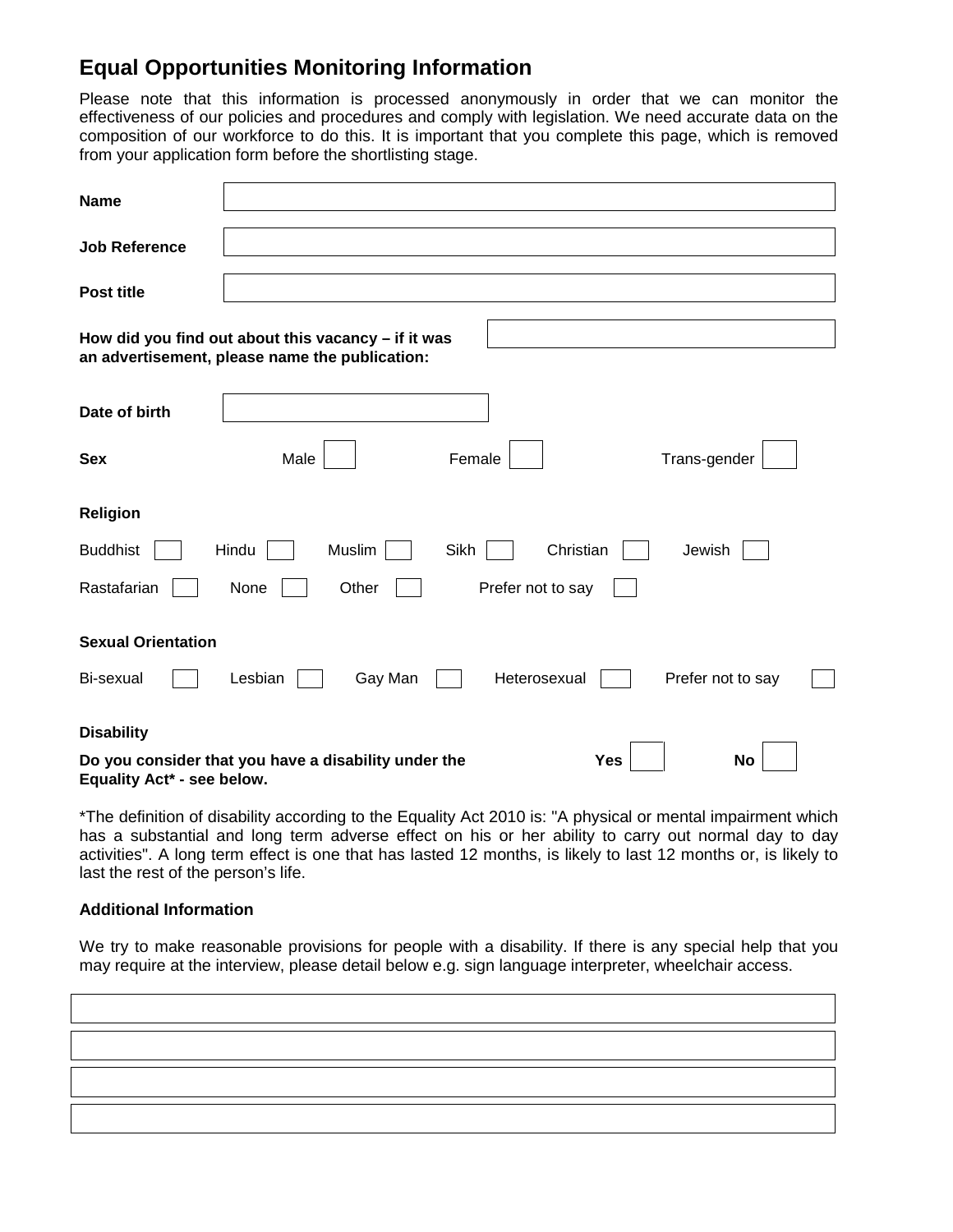**I would describe my race or ethnic origin as: (Please tick the appropriate box below)**

| <b>NAME:</b>                          | <b>SCHOOL:</b>                             |  |
|---------------------------------------|--------------------------------------------|--|
| <b>Asian or Asian British</b>         | <b>Black or Black British</b>              |  |
| Bangladeshi                           | Caribbean                                  |  |
| Indian                                | <b>Black and Asian</b>                     |  |
| Pakistani                             | African:                                   |  |
| Other Asian background (please state) | Eritrean                                   |  |
|                                       | Ghanaian                                   |  |
| <b>Mixed</b>                          | Nigerian                                   |  |
| White and Asian                       | Somali                                     |  |
| White and Black African               | Other African background (please state)    |  |
| White and Black Caribbean             |                                            |  |
| Other Mixed background (please state) |                                            |  |
|                                       | White                                      |  |
|                                       | <b>British</b>                             |  |
| <b>Chinese or other Ethnic Group</b>  | Greek/Greek Cypriot                        |  |
| Chinese                               | Irish                                      |  |
| Filipino                              | Kurdish                                    |  |
| Vietnamese                            | Turkish/Turkish Cypriot                    |  |
| Other Ethnic Group (please state)     | Other White background (please state)      |  |
|                                       |                                            |  |
|                                       | Any Other Ethnic background (please state) |  |
| Not Declared                          |                                            |  |

### **Data Protection Act**

We will process all data in compliance with the provisions of the Data Protection Act 1998. Please sign below to freely give your explicit consent to allow the information, given on this form, to be processed in accordance with London Borough of Islington's registration under the Data Protection Act 1998 for HR and payroll purposes, equal opportunities monitoring and to fulfill statutory requirements, including but not limited to Equalities Act 2010.

Signed **Date**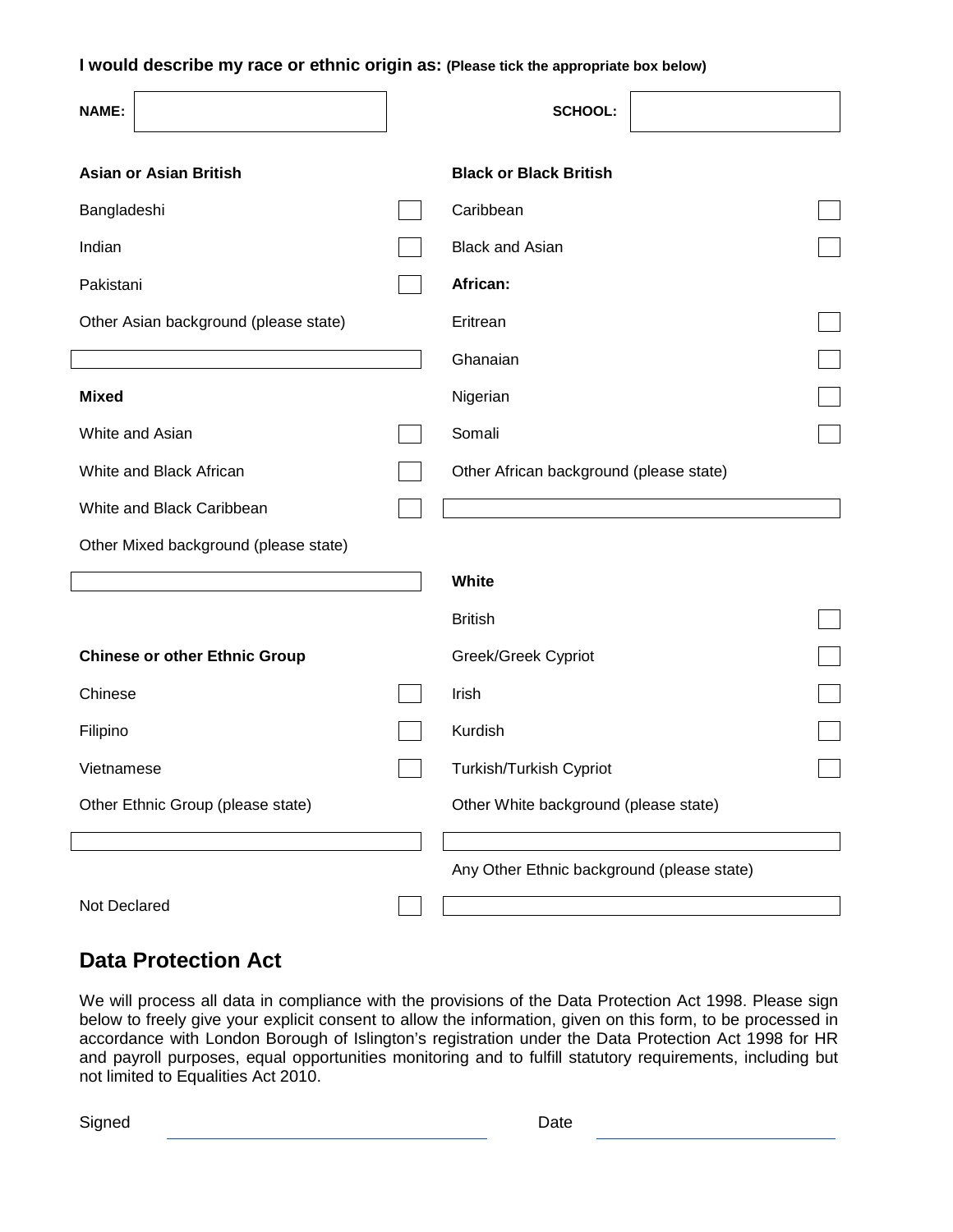

### **Guidance for candidates applying for a job with Islington Schools**

#### **Please read this carefully BEFORE you start to complete the application form.**

#### **General**

The application form plays a crucial part in the selection process, both in deciding whether you will be invited to an interview and at the interview itself. It is vital that you complete this form as fully and accurately as possible. We will not make any assumptions about your experience, knowledge, skills and abilities to do the job.

You should complete the application form and personal statement online. Alternatively, you can complete the hard copy application form in black ink.

Read the advertisement, job description, person specification and other accompanying information carefully before you start. All parts of the application form must be completed.

#### **Personal Details**

Complete this section fully and clearly. If you do not know your national insurance number, you can obtain it from your Inland Revenue National Insurance Contributions office or DWP office and they'll tell you what to do. All successful applicants will be required to produce documentary evidence of their eligibility to work in the UK\*. Verification of identity is required before confirmation of appointment.

\*A copy of the Asylum and Immigration Act 1996 (Section 8) is available from Schools Human Resources team including a list of the accepted documents.

#### **Present or most recent employment & previous employment record**

It is important to give full information, including the organisation or school you work in, or most recent employment if not currently working, full dates, address and other requested details. If there are any periods of time that have not been accounted for in your application, e.g. periods spent raising a family or extended travel, please give details. Please ensure that there are no gaps in the history of your education, employment and other experience. Failure to provide full account of your employment record may lead to your application being rejected.

#### **References**

All appointments are subject to verification of employment and suitability of the candidate for the post applied for. References may be taken up immediately after shortlisting. Please note:

- It is your responsibility to ensure that all named referees, including Parish Priests, where applicable, have consented to providing a reference.
- You must provide the **professional email address** for references coming from an employer.
- One reference must be from your present or most current employer.
- If your last post did not include working with children, a reference will be sought from the employer by whom you were most recently employed to work with children.
- We reserve the right to approach any of your previous employers for a reference.
- Candidates for Headship are advised to seek a reference from their Local Authority.
- If you are successful, a further post-offer reference will be requested, seeking information on attendance and sickness records.

All offers of appointment depend on receiving references satisfactory to the school. You must give two referees that have had managerial/supervisory responsibility for you, one of whom must be your current/most recent employer. If you have not worked before, give the name of someone who can comment on your ability to do the job, e.g. a teacher or tutor. Further advice on who is suitable as a referee is available from HR. The school reserves the right to ask for substitute or additional referees, if the one you have provided is not deemed to be suitable.

You may ask to see these references, however, some of the information may relate to a third party, e.g. authorship. This type of information cannot be disclosed to you unless:

- the third party has consented for it to be released, or
- your right to know this information and its source outweighs the right of privacy of the third party.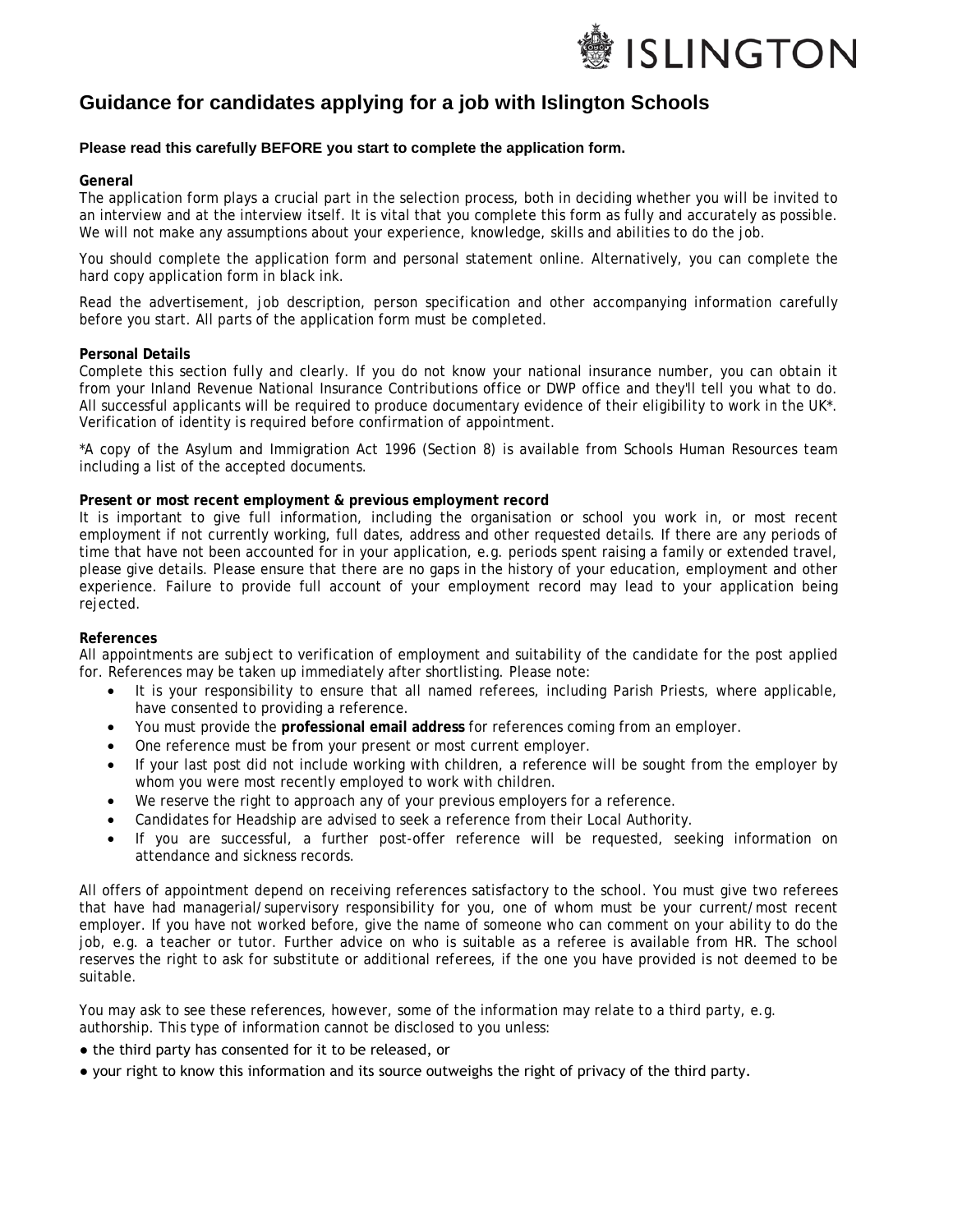#### **Education, Qualifications and Training**

Ensure you give all the information requested, including dates, establishment where you studied and make clear the level of any examinations e.g. GCSE, GCE 'O' Level or 'A' Level or equivalents etc. and the grades you obtained. Also include here any skills training you have had. You will be required to produce original documentary evidence of any qualifications relevant to the job, and these will be detailed on the Person Specification. Proof of qualification is required before the appointment is confirmed.

#### **Personal Statement**

This statement is an important part of the application form. This is where you should describe your experience, skills and abilities. As a guide, 1-2 sides of A4 are usually sufficient. You must demonstrate competence in all areas listed in the Person Specification by giving short examples. Describe how you match the requirements of the job; include experience gained from previous jobs, community or voluntary work. Ensure that the information you give us is well organised, relevant and brief. You may find it helpful to list each person specification requirement as a separate heading to explain how you meet that requirement.

If you do not send us this statement, you will not be considered for short listing. CVs will not be accepted.

#### **Disclosure & Barring Service**

The Rehabilitation of Offenders Act 1974 (Exceptions) Order 1975 (Amendment) (England and Wales) Order 2013 provides that certain spent convictions and cautions are "protected" and are not subject to disclosure to employers, and cannot be taken into account. Guidance and criteria on the filtering of these cautions and convictions can be found at the Disclosure and Barring Service website, DBS filtering guide.

All school-based jobs are exempt from the provisions of the Rehabilitation of Offenders Act as the work brings employees into contact with children who are regarded by the Act as a vulnerable group. Therefore you will be required to declare any convictions, cautions, reprimands and final warnings that are not "protected" (i.e. filtered out) as defined by the Rehabilitation of Offenders Act.

If you have been shortlisted and invited for an interview, you will be required to give full details of your criminal record, also be able to discuss any details with the selection panel as part of your interview. This information will remain strictly confidential and will only be seen by those responsible for the recruitment decision. The information will be shredded in line with our policy on the handling and storage of information relating to criminal record disclosures. Disclosure of a criminal record will not necessarily debar you from employment with Islington Schools, this will depend upon the nature of the offence(s), frequency and when they occurred.

The application for an enhanced disclosure with barred list information will be verified before your first day of work. Please read the policy on the recruitment and employment of ex-offenders. If you have any queries, please call Islington Human Resources helpdesk on 0207 527 2875.

#### **Childcare (Disqualification) 2009 Regulations**

If this post is likely to come under the requirements of the Childcare (Disqualification) 2009 Regulations, you will be required to complete a declaration form to establish whether you are disqualified under these regulations.

#### **Relatives and other interests**

If this applies to you, please give the name of the employee, the department that they work in and the relationship (e.g. husband, daughter).

#### **Additional information for people considered to have a disability under the Equality Act**

If this applies to you, please let us know the help you require and we will ensure that reasonable adjustments are made where possible.

#### **Declaration**

Under the Data Protection Act 1998, we must ask you to freely give your explicit consent to the processing of information on this application form in accordance with London Borough of Islington's registration under that same Act for personnel and payroll purposes, equal opportunities monitoring and to fulfil statutory requirements.

#### **Equal opportunities monitoring information**

All job applicants are expected to complete the monitoring details of the form in order to assist us in complying with statutory requirements. All successful applicants are expected to support the policy actively. Copies are available from Islington Schools Human Resources on 0207 527 2875.

**Before you send your completed application form, please read it thoroughly and ensure all sections have been completed legibly and fully and you have addressed all the criteria in the person specification**.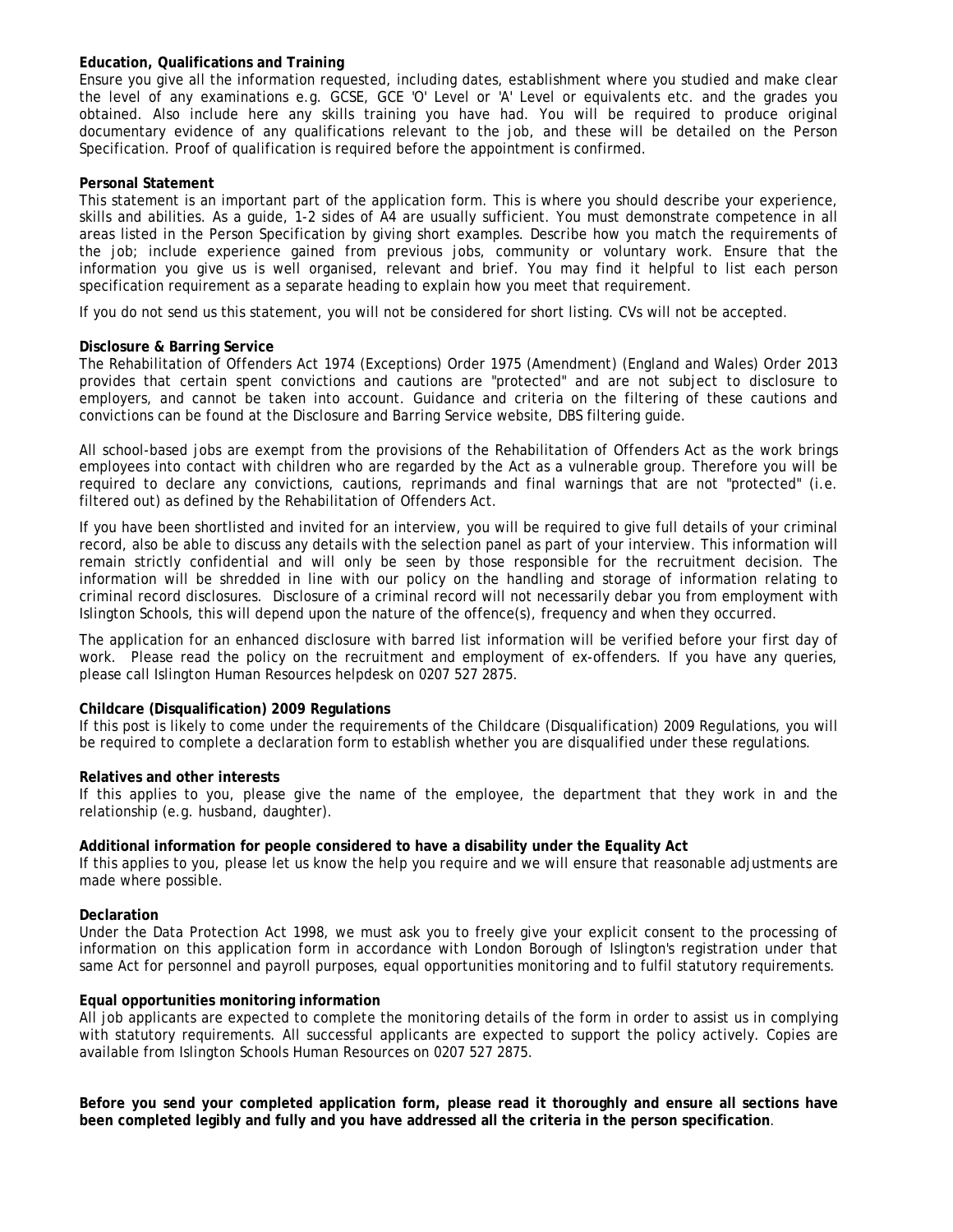

### **Policy on the recruitment and employment of ex-offenders**

#### **Background**

London Borough of Islington uses the Disclosure & Barring Service (DBS) to help assess the suitability of applicants and volunteers for positions of trust. We do this in compliance with the DBS's Code of Practice (copies are available from Islington Schools Human Resources or on the internet at [www.direct.gov.uk.](http://www.direct.gov.uk/) This policy on the recruitment of ex-offenders is made available to all applicants and volunteers to jobs that require a disclosure.

#### **Policy**

The Code of Practice requires us to treat all our job applicants and volunteers who have a criminal record fairly and not to discriminate unfairly against staff and applicants on the basis of a criminal record or other information revealed by a disclosure.

London Borough of Islington is committed to equality of opportunity for all staff. A diverse workforce benefits and adds value to the services we provide. We will be proactive in removing barriers that deny equality to people based on race, gender, disability, ethnic origin, religious beliefs, sexual orientation, age or offending background. Having a criminal record will not necessarily bar you from working for Islington Schools. This will depend upon the nature of the position you have applied for and the background of your offences.

#### **During the application process**

When you apply for a job with Islington schools you will be told if the job you are applying for is subject to a criminal record check. If it is, you will be asked about any criminal record you may have. You should include details of all cautions, reprimands, warnings and convictions. This information is kept confidential and is only seen by those who need to see it as part of the recruitment process. We select applicants for interview based upon their skills, experience and qualifications.

A failure to disclose a criminal record (including all cautions, reprimands, warnings and convictions, spent or otherwise) at the application stage will normally lead to the withdrawal of any subsequent job offer.

#### **If you are offered a job at Islington Schools**

The job offer will be made subject to satisfactory completion of a criminal record and other checks such as references, medical fitness for the post, proof of relevant qualifications and any other essential requirements for the post.

All employees/advisers involved in the recruitment process have been suitably trained to identify and assess the relevance and circumstances of offences, or will seek appropriate advice before making a decision. We also ensure that they have received appropriate guidance and training in the relevant legislation relating to the employment of ex-offenders, e.g. the Rehabilitation of Offenders Act 1974.